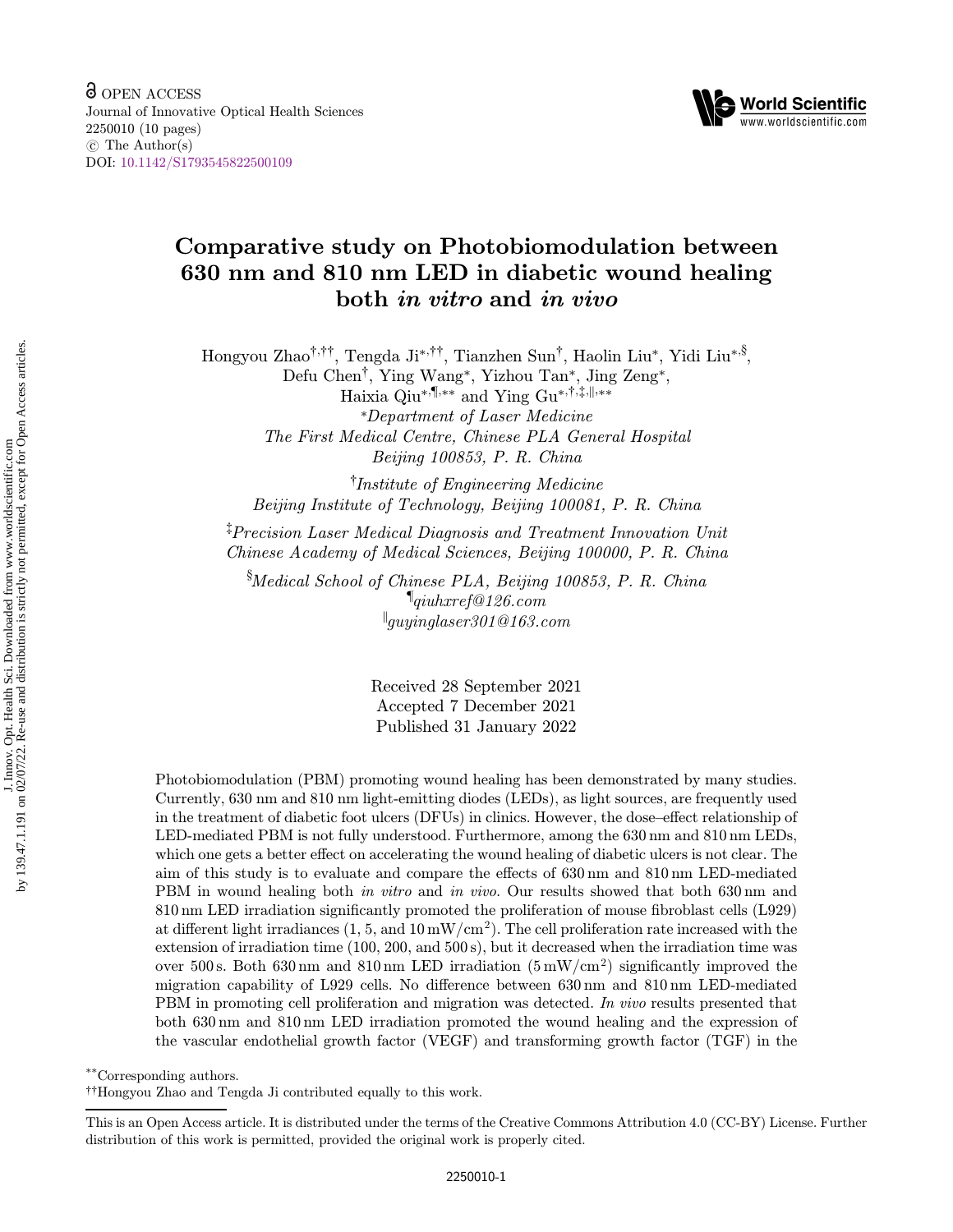wounded skin of type 2 diabetic mice. Overall, these results suggested that LED-mediated PBM promotes wound healing of diabetic mice through promoting fibroblast cell proliferation, migration, and the expression of growth factors in the wounded skin. LEDs (630 nm and 810 nm) have a similar outcome in promoting wound healing of type 2 diabetic mice.

Keywords: Photobiomodulation (PBM); light-emitting diode (LED); wound healing; diabetic ulcers.

### 1. Introduction

Type 2 diabetes mellitus (DM2) is a serious health problem with a high prevalence in the world. It is estimated that more than 360 million people will suffer the DM2 by  $2030<sup>1</sup>$  $2030<sup>1</sup>$  $2030<sup>1</sup>$  Diabetic foot ulcers (DFUs) are one of the most severe complications of patients with DM2. It is about 15% of patients will dispose to DFU during their lifetime. Long-term DFU without good care leads to infection, gangrene, amputation, and even death[.2](#page-8-0) Various therapeutic alternatives have been used to treat DFU in clinics. However, low-efficacy or high-cost hospital care could not be applied to all patients with DFU. About 11% of DFU patients lose their lives every year.[3,4](#page-8-0) Therefore, it is urgent to explore a harmless, feasible, long-term, and cost-effective treatment for DFU patients.

Wound healing is a complex process including four overlapping phases of blood coagulation, in- flammation, proliferation, and tissue remodeling.<sup>[5](#page-8-0)</sup> This biological process requires the coordinated integration of several cell types such as fibroblasts, keratinocytes, endothelial cells, macrophages, and mesenchymal stem cells.<sup>[6](#page-8-0)</sup> Cell proliferation, migration, adhesion, differentiation, and extracellular matrix deposition would be activated during the process of wound healing.[7](#page-8-0) In patients with diabetes mellitus (DM), the wound closure processes are slow because of a decrease in fibrinolysis and nutritional deficiency. There is also a decline in angiogenesis due to hyperglycemia and the migration of keratinocytes and diminished fibroblasts, causing deficient re-epithelialization, the poor production of the extracellular matrix (ECM) by fibroblasts, which lead to the problem of a deficient wound closure.  $8,9$ 

Photobiomodulation (PBM), also known as lowlevel laser therapy, is a noninvasive treatment and has been widely used in clinics to accelerate the repair of tissues in human beings. $10^{-12}$  $10^{-12}$  $10^{-12}$  $10^{-12}$  Many studies have reported that PBM mediated by laser plays a positive role in wound healing of DFU patients through promoting cell proliferation of keratinocyte and fibroblasts, neovascularization, and a reduction of inflammation.<sup>[13](#page-8-0)</sup> In recent years, the lightemitting diodes (LEDs)-mediated PBM is going to provide DFU patients with a more feasible and lower-cost therapeutic option. Compared with laser devices, LED has several advantages, such as being smaller, lighter, lower cost, and easier for operation.<sup>14,15</sup> Although a few studies have demonstrated that LED irradiation is able to promote the healing of diabetic ulcers in clinics, $16,17$  the dose–effect relationship and the mechanism of LED-mediated PBM are not clear. Several parameters are important for PBM, which include wavelength, light irradiance, energy, time, and frequency of the treatment. Generally, red or near-infrared (NIR) light (600–1000 nm) was considered as the optical window[.18](#page-8-0) Laser-mediated PBM (630 nm and 810 nm) has already achieved positive results in the treatment of DFU. The light irradiance and total fluence are in the range of  $1-100 \text{ mW/cm}^2$  and  $1-100 \text{ J/cm}^2$ , respectively.<sup>[12](#page-8-0)[,19](#page-9-0),[20](#page-9-0)</sup> However, the more accurate dose effect of PBM mediated by LED in the treatment of DFU is necessary to be explored.

In this study, the narrow bands of LED devices with central wavelengths of 630 and 810 nm were designed. The PBM effect of the LED irradiation on the mouse fibroblast cells under different light doses was evaluated. The results showed that both  $630 \,\mathrm{nm}$  and  $810 \,\mathrm{nm}$  LED irradiation significantly promoted the proliferation, migration, and secretion of cytokines of L929 cells at different light irradiances  $(1, 5, \text{ and } 10 \text{ mW/cm}^2)$ . Both 630 nm and  $810 \,\mathrm{nm}$  LED significantly promoted the healing of the wounds of type 2 diabetic mice and increased the levels of vascular endothelial growth factor (VEGF)-A and transforming growth factor (TGF)-  $\beta$  secreted by the tissue on the skin wounds. Overall, our results demonstrated that LED-mediated PBM is a good therapeutic option for DFU. No difference between the efficacy of  $630 \text{ nm}$  and  $810 \text{ nm}$  LED in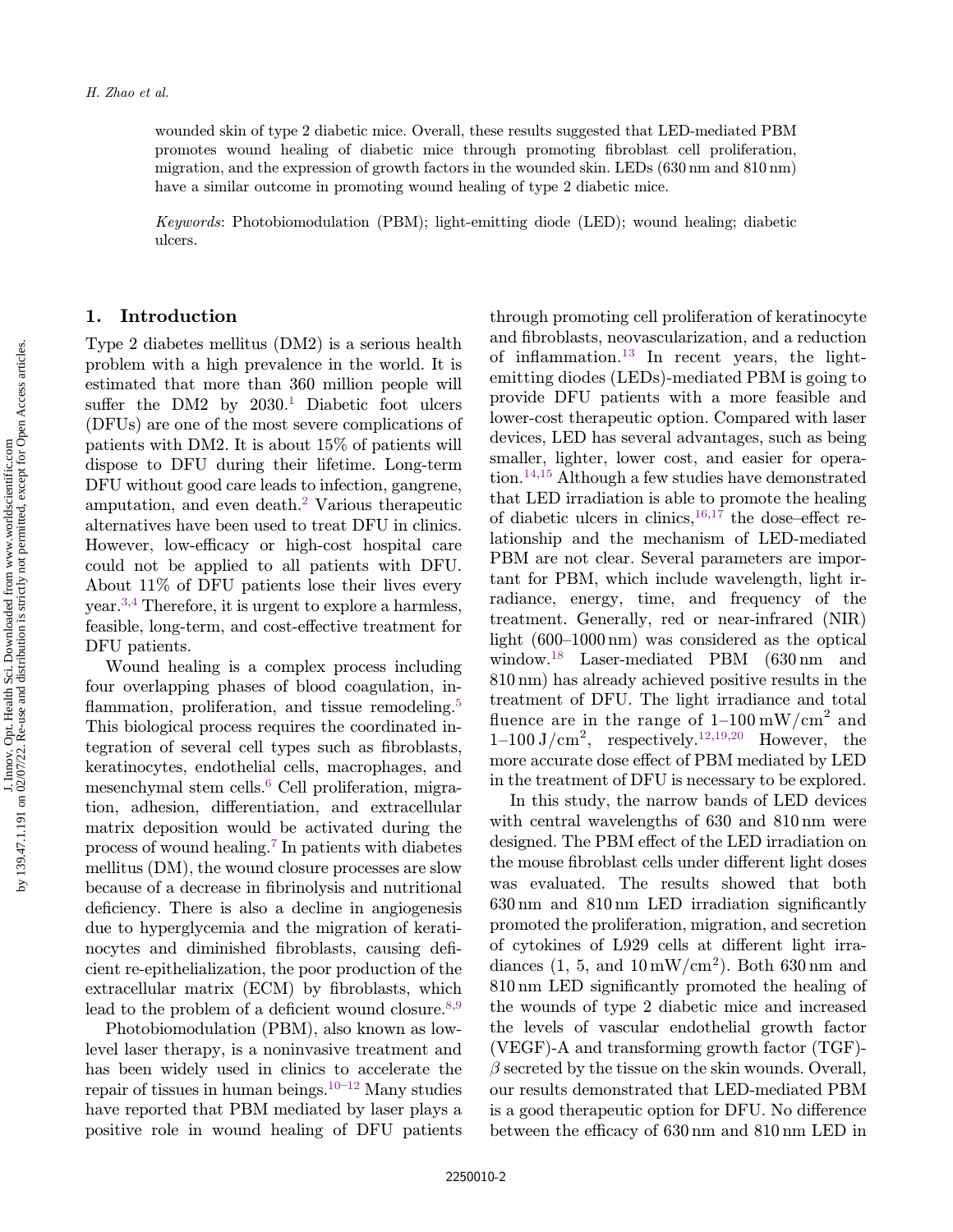promoting wound healing of type 2 diabetic mice was observed.

# 2. Materials and Methods

### 2.1. Materials and reagents

The LED devices with a uniformity of light above 95% within 6 cm from the center of the devices were designed and made by the Institute of Semiconductors, Chinese Academy of Science. Dulbecco's modified Eagle medium (DMEM), fetal bovine serum (FBS), 0.25% trypsin, and 1% antibiotic solution (penicillin and streptomycin) were purchased from Thermo Fisher Scientific (Waltham, MA, USA). Cell Counting Kit-8 (CCK8) and ELISA kits were purchased from Beyotime Biotechnology Inc (P. R. China).

## 2.2. Cell culture

L929 cells (mouse fibroblast cell line) were obtained from the cell bank of the Chinese Academy of Sciences (Shanghai, China). The cells were cultured in DMEM supplemented with  $10\%$  FBS and  $1\%$ streptomycin/penicillin in a  $75 \text{ cm}^2$  flask (Corning) NY, USA), at  $37^{\circ}$ C in a humidified atmosphere containing  $5\%$  CO<sub>2</sub>.

### 2.3. LED irradiation

The cell culture plate would be placed under the LED device. The distance between the LED panel and the bottom of the cell culture plate was about 5 cm, and the light irradiance could be adjusted from  $0.1 \text{ mW/cm}^2$  to  $20 \text{ mW/cm}^2$  through a current power supply. Before irradiation, the light irradiance was calibrated by a spectral light irradiance meter (SENSING, Zhejiang, China).

### 2.4. Cell proliferation assay

The L929 fibroblast cells were seeded in 96-well black plates (Corning NY, USA) at a density of 3000 cells per well. The LED light irradiation was applied 24 h after seeding. The light irradiances were 1, 5, and  $10 \text{ mW/cm}^2$ , and the irradiation time were 100 s, 200, 500, 1000, and 2000 s. The control group was covered by silver paper during the irradiation. The medium was replaced with a fresh culture medium immediately after irradiation.

After the irradiation of 24 h, cell viability was evaluated by CCK8 following the manufacturer's protocol.

### 2.5. Migration assay

L929 fibroblast cells were seeded in 6-well plates with a number of  $1.2 \times 10^5$  cells per well. When the cell confluence reached  $80\%$ , a cell-free area was made by scraping the cell monolayers vertically and evenly with a pipette tip. Then, L929 fibroblast cells were washed twice with PBS and incubated in DMEM with different concentrations of FBS. After  $24 h$  of irradiation, the L929 fibroblast cells were photographed by a microscope (Olympus, Japan). The migration distances were evaluated by Image J software. The migration assay was repeated three times.

# 2.6. Enzyme-linked immunosorbent assay (ELISA)

L929 fibroblast cells were seeded in  $6 \text{ cm}$  plastic dishes at a density of  $3 \times 10^5$  cells. The cells were incubated in DMEM without FBS before LED irradiation. After 24 h of irradiation, the cell culture medium was harvested and subjected to Enzymelinked immunosorbent assay (ELISA) to measure target proteins, according to the manufacturer's instructions. Each assay was repeated three times.

### 2.7. Diabetic animal model

The protocol for animal experiments was approved by the Institutional Animal Care and Use Committee (IACUC) of PLA General Hospital, and all of the procedures were carried out in accordance with the approved guidelines. Eight-week-old female C57BL/6 mice were obtained from the Center of Experimental Animal, PLA General Hospital (Beijing, China), and maintained in a pathogen-free animal facility for at least 1 week before the experiment. The mice were used to induce diabetes following a previous method.<sup>[21](#page-9-0)</sup> Briefly, the mice were feed food with high serum glucose and serum lipid for 3 months. Then, mice were kept fasting for 12 h before intraperitoneal injection of streptozotocin (solution 70 mg/kg, STZ) dissolved in citrate buffer solution (pH  $4.0-4.2$ ). Control animals received an equal volume of citrate buffer. Three days after administration, glucose levels were determined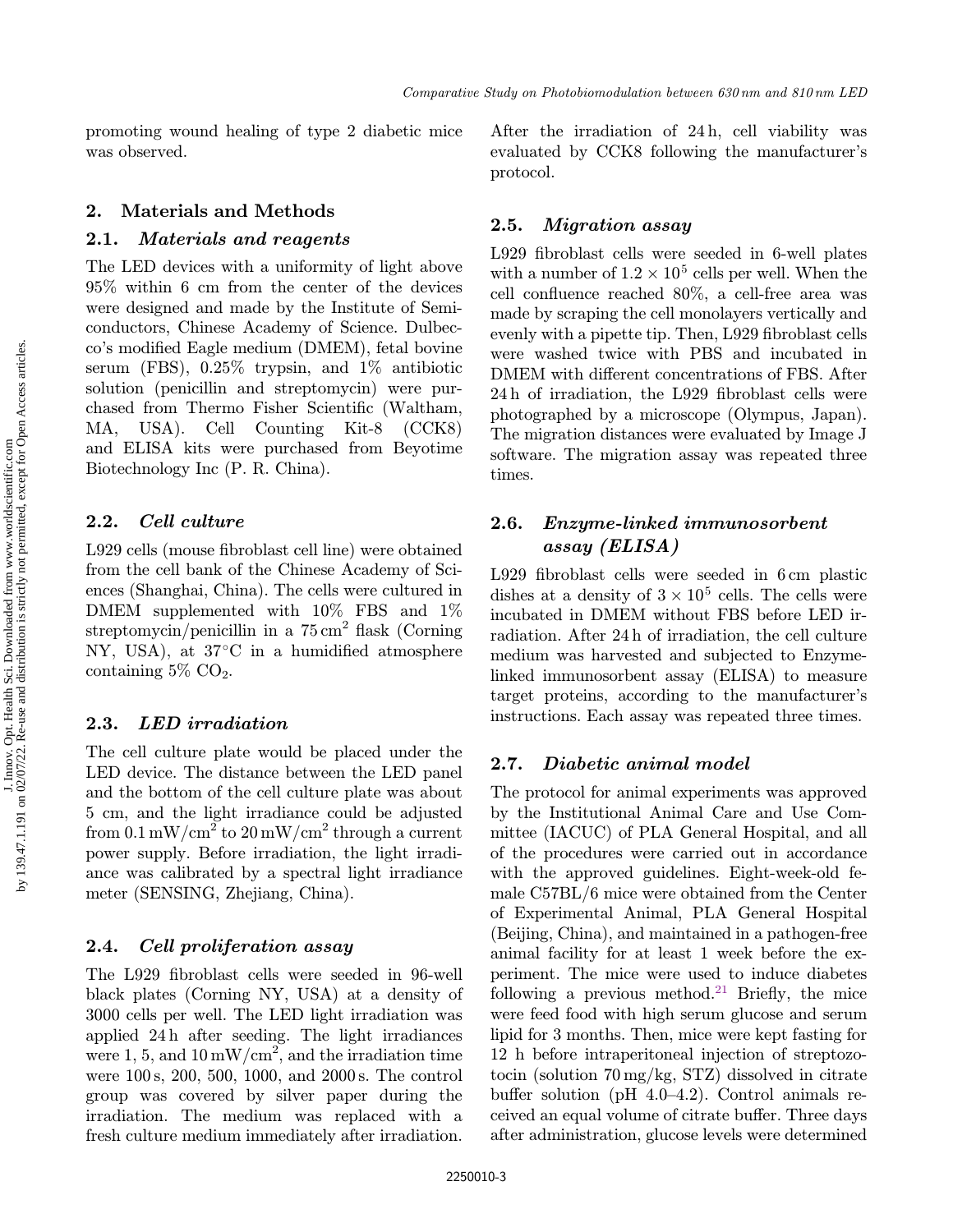in blood samples taken from the tail vein and measured on a glucose meter (San Nuo An Wen, Changsha, China). The mice were anesthetized by intraperitoneal injection of thiopental (2%). The dorsal region hire of mice was shaved by a razor and cleaned with a depilatory cream. Then, the back of the mice was washed with warm water quickly to prevent the skin injury induced by the rest of the  $depilatory cream. After 24 h, the wound field would$ be made by a press-type skin biopsy ring cutter. Each wound is a standardized circle 5 mm in diameter.

#### 2.8. Immunochemistry

To detect the expression of VEGF-A and  $TGF- $\beta$  in$ the wound healing tissues after various treatments, the tissues were harvested after 8 d of treatments for immunohistochemistry. Briefly, the tissue samples were fixed in  $10\%$  formalin for  $24 h$ , processed in ascending concentrations of ethanol, subsequently cleared with xylene, and embedded in paraffin. The para±n-embedded samples of tissues were cut at a thickness of  $5 \mu m$  using a microtome (Leica RM 2135, Germany). The sections were incubated with primary antibodies of VEGF-A and TGF- $\beta$  (CST, Danvers, MA) (1:100) for 1 h. Following extensive washing, sections were incubated for 30 min in the secondary biotinylated antibodies. Sections were then counterstained with Harris's hematoxylin and dehydrated in ascending grades of ethanol before clearing in xylene and mounting under a coverslip. The expression of VEGF-A and TGF- $\beta$  was first evaluated using microscopy by an independent investigator who has limited knowledge to the wound information. Images were captured by the image processing software (Kontron KS400, version 3.0, Hallbergmoos, Germany).

#### 2.9. Statistics analysis

Statistical analysis was performed with GraphPad Prism 8. Differences were considered statistically significant at  $P < 0.05$   $(n \geq 3)$ . Data represented the mean  $\pm$  S.E.M.

#### 3. Results

# 3.1. Properties of light-emitting diode (LED) devices

The narrow-band LED light devices with central wavelengths of 630 nm and 810 nm were designed

and made. The light irradiance in the square field  $(12 \times 12 \text{ cm})$  was measured at a distance of  $5 \text{ cm}$ using a spectral light irradiance meter (Fig.  $1(a)$  $1(a)$ ). The uniformity of light irradiated from the LED device was  $> 95\%$ . The plate seeded with cells was placed under the LED device for irradiation  $(Fig. 1(b))$  $(Fig. 1(b))$  $(Fig. 1(b))$ . The spectra of 630 nm LED and 810 nm LED are shown in Figs.  $1(c)$  $1(c)$  and  $1(d)$ . The light irradiance of both LED devices can be regulated in the range of  $0-20 \,\mathrm{mW/cm^2}$ .

# 3.2. Effects of LED irradiation on cell viability

To compare the effect of PBM between 630 nm and 810 nm LED on cell proliferation, the cell viability of L929 cells after various treatments was evaluated. As shown in Fig. [2,](#page-4-0) 100s of LED irradiation significantly improved the cell viability at different light irradiances (1, 5, and  $10 \text{ mW/cm}^2$ ) (\*P < 0:05). It continuously elevated with the extension of irradiation time from 100 s to 500 s. Over 500 s, the increase rate of the cell viability starts to decrease slowly.

# 3.3. Effects of LED irradiation on cell migration

To explore the effect of LED irradiation on the migration of L929 fibroblast cells, the wound healing assay was performed (Fig.  $3(a)$  $3(a)$ ). The results showed that both 630 nm and 810 nm LED irradiation significantly accelerated the migration of L929 cells. Furthermore, the cell migration distance was positively related to irradiation time (100, 500, and 1000 s) ( $P < 0.05$ ). No difference in migration distances of cells treated by 630 nm and 810 nm LED irradiation was observed (Fig. [3](#page-5-0)(b)).

# 3.4. Influence of serum concentration on cell migration

To determine if serum concentration has an influence on PBM mediated by LED, the cell migration assay was performed in the medium with different concentrations of serum  $(0, 1, 5, \text{ and } 10\%)$ . The results suggested that low serum concentration decreased the migration distance of control group cells. However, compared with control groups (0, 1,  $5,$  and  $10\%$  serum), LED irradiation significantly improved cell migration distance with rates of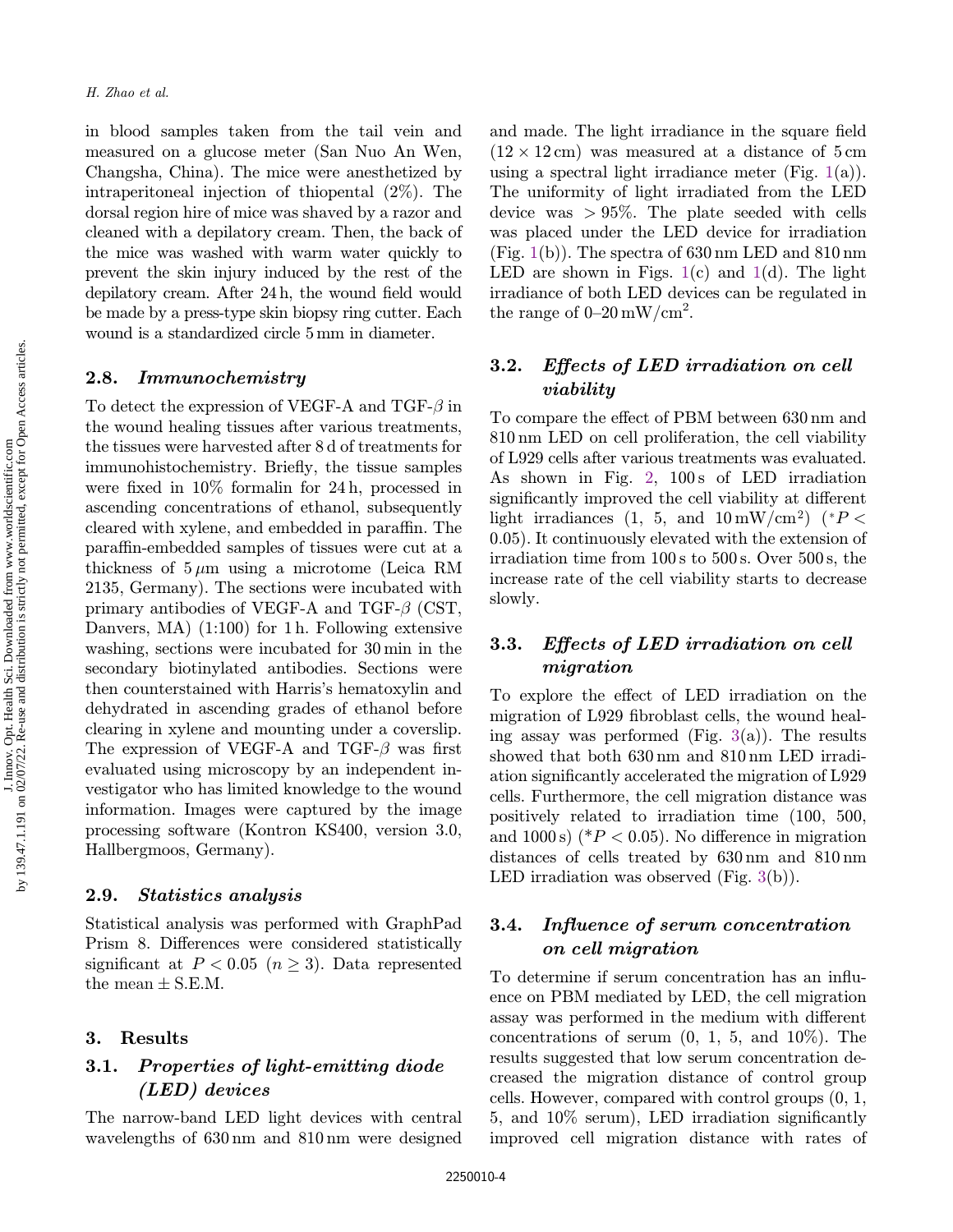<span id="page-4-0"></span>

Fig. 1. Properties of LED devices. (a) Exterior of the LED device. (b) Overview of the irradiation process. (c) Spectrum of the 630 nm LED. (d) Spectrum of the 810 nm LED.



Fig. 2. Effects of LED  $(630/810 \text{ nm})$  irradiation on the cell viability of L929 fibroblast cells. LED irradiation  $(630/810 \text{ nm})$ significantly improved the cell viability with various fluence rates. 1, 5, and  $10 \,\mathrm{mW/cm}^2$ . ( ${}^*P$  < 0.05, compared with 0 s).

 $197 \pm 12$ ,  $188 \pm 17$ ,  $130 \pm 11$ , and  $127 \pm 9\%$ , respectively (Fig. [4\)](#page-5-0). This result meant that LED irradiation played a better role in cells cultured in the medium with a lower serum concentration.

# 3.5. Effects of LED irradiation on the skin wound healing of type 2 diabetic mice

To explore the effect of LED irradiation on DFU, the wound healing model of diabetic mice was performed. The wounds on the back of diabetic mice were treated by the fibroblast growth factor  $(FGF)$ or LED irradiation. The progression of wound healing was monitored by capturing images (Fig. [5\(](#page-6-0)a)). Wound contraction rates of each group were calculated and analyzed. Compared with the control group, both 630 nm and 810 nm LED irradiation significantly enhanced the wound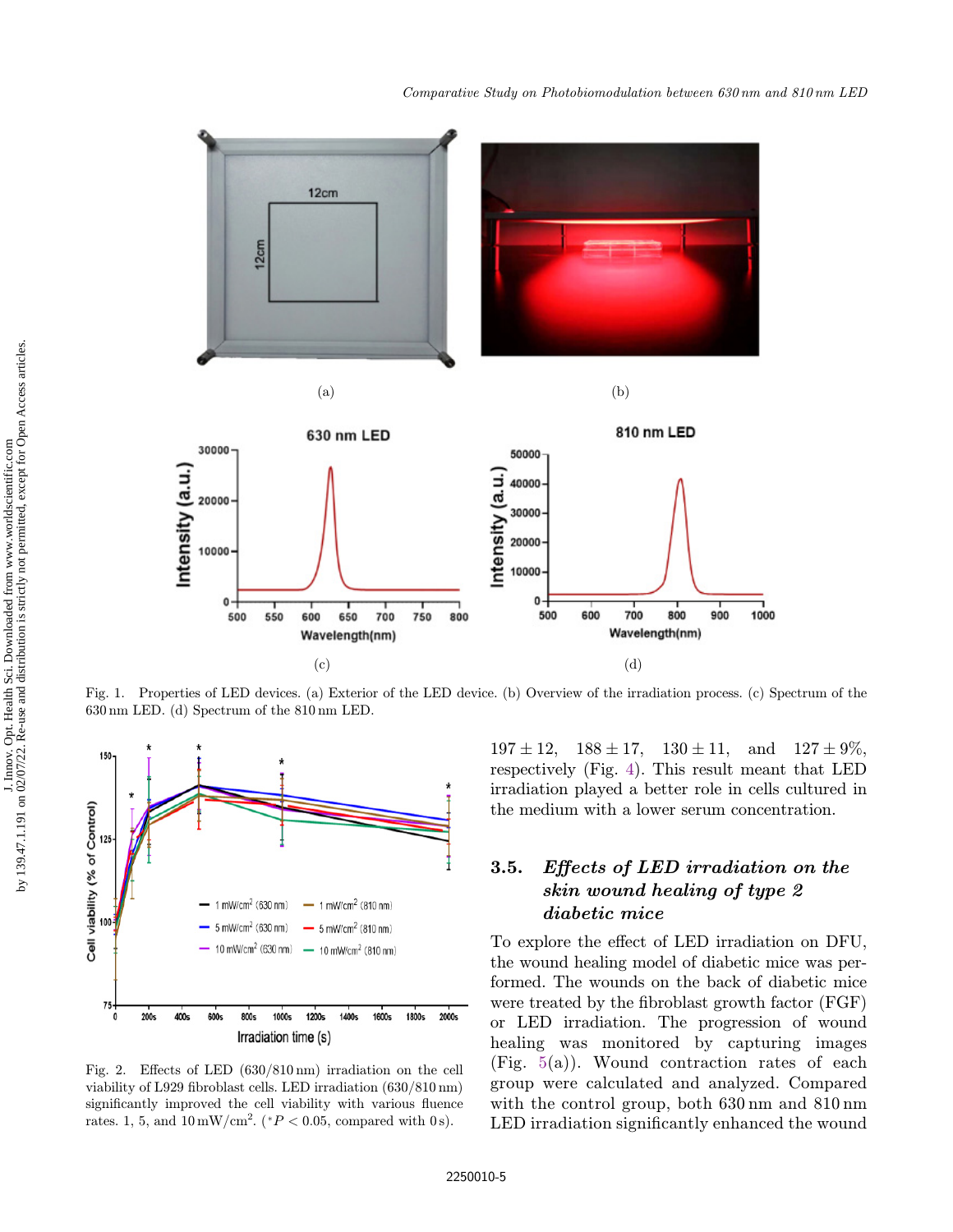<span id="page-5-0"></span>

Fig. 3. Effects of LED (630/810 nm) irradiation on cell migration of L929 fibroblast cells. (a) Photomicrographs of the wound healing assay after 630 nm LED irradiation (up) and 810 nm LED irradiation (down). (b) Quantitative analysis of the migration distance of cells in various groups  $(5 \text{ mW/cm}^2)(*P < 0.05)$ .



Fig. 4. Cell migration induced by 630 nm LED was influenced by serum concentration. The cell migration assay was applied in the medium with different concentrations of serum  $(0\%, 1\%$ , 5%, and 10%). Cell migration distances were measured and compared with the control (\*\* $P < 0.01$ , \* $P < 0.05$ ).

healing speed. LED irradiation achieved a similar outcome on wound healing as FGF did (Fig. [5](#page-6-0)(b)).

# 3.6. Effects of LED irradiation on cytokine secretion of type 2 diabetic mice wound

As we know that cytokines play an important role in wound healing, which enhances angiogenesis and cell proliferation. The expression of VEGF and TGF in the wounded skin of diabetic mice treated with FGF and LED irradiation was detected by immunochemistry staining (Figs.  $6(a)$  $6(a)$  and  $6(c)$ ). The quantitative analysis of immunochemistry results suggested that LED irradiation significantly improved the expression of VEGF and TGF in the skin of diabetic mice. There was no significant difference between the LED irradiation group and the positive group (FGF) (Figs.  $6(b)$  $6(b)$  and  $6(d)$  $6(d)$ ).

#### 4. Discussion

DFUs are a serious healthcare problem, which causes high morbidity, mortality, and heavy financial burden in the world. Among the current therapeutic strategies in DFU, PBM has been considered as one of the effective methods to promote wound healing and improve the life quantity of patients. The laser as the light source of the PBM has been widely used in clinics.<sup>[22](#page-9-0)</sup> With the development of LED technology, new LED with excellent properties is going to be applied in medical devices. Compared with laser, LED has advantages of safety, covering a large area of tissues at once, feasibility, and, moreover, low cost. The cost per mW of optical power is approximately 100 times lower for LEDs compared to lasers.<sup>[23,24](#page-9-0)</sup> In this study, the narrow bands of LED devices with central wavelengths of 630 nm and 810 nm were designed (Fig. [1\(](#page-4-0)a)). For the  $630 \text{ nm}$  LED device, the halfwave width is around  $20 \text{ nm}$  (Fig. [1](#page-4-0)(c)). For the 810 nm LED device, the half-wave width is around  $25 \,\mathrm{nm}$  (Fig.[1](#page-4-0)(d)). Compared with the broadband of light, the narrow band of LED has more beneficial effects in PBM. $25$ 

It is well known that PBM can stimulate various intracellular biological processes, such as cell proliferation, migration, and cytokine secretion. Cell proliferation is a critical physiological sign for the biostimulation effect of PBM, which involves the whole process of wound healing.<sup>[26,27](#page-9-0)</sup> The effective wavelengths considered to accelerate cell proliferation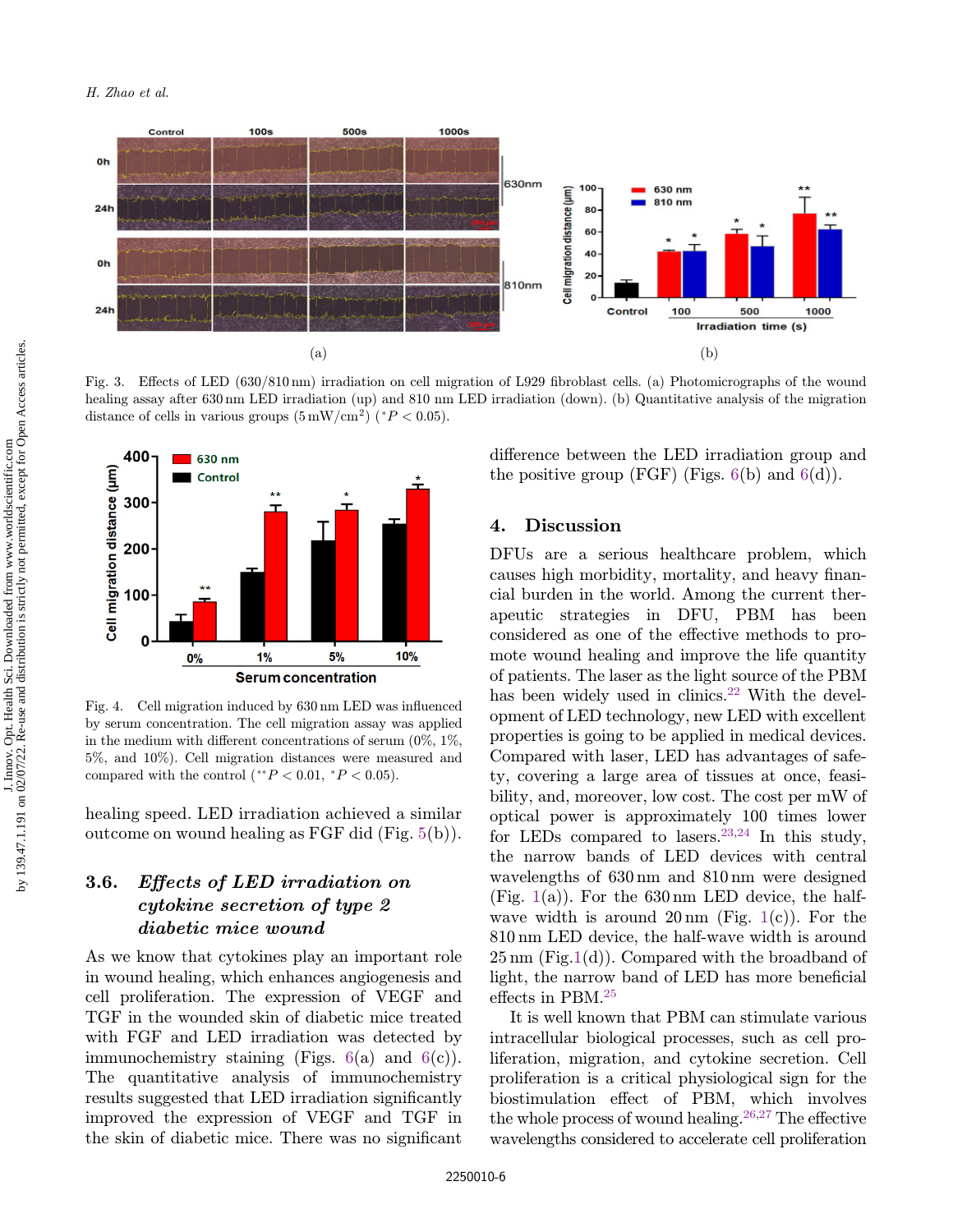<span id="page-6-0"></span>

Fig. 5. LED irradiation promoted the skin wound healing of type 2 diabetic mice. (a) Representative photomicrographs of the control, fibroblast growth factor (FGF), and LED irradiation (610/830 nm,  $5 \text{ mW/cm}^2 \times 1000 \text{ s}$ ) groups showing a reduction in the wound area. (b) Comparative analysis of the wound healing rate of type 2 diabetic mice after various treatments. ( $P < 0.05$ ).



Fig. 6. Relative expression of the VEGF and TGF of the tissue on the skin wounds after indicated treatments. (a) Immunohistochemical staining was used to evaluate the expression of VEGF on the skin wound tissue of mice in different groups. (b) Quantitative analysis of the expression of the VEGF on the skin wound tissue. (c) Immunohistochemical staining was used to evaluate the expression of TGF on the skin wound tissue of mice in different groups. (d) Quantitative analysis of the expression of the TGF on the skin wound tissue ( $P < 0.05$ , compared with the control).

during the wound healing are 630 nm and 810 nm of the laser, because cytochrome c oxidase has stronger absorption around 620 nm and 820 nm that will accelerate the synthesis of DNA and RNA in cells[.25,28](#page-9-0) However, which one is better between these two wavelengths is not clear. So, we compared the efficacy of these two wavelengths of LED on cell proliferation at different light irradiances  $(1, 5, \text{ and } 10 \text{ mW/cm}^2)$ .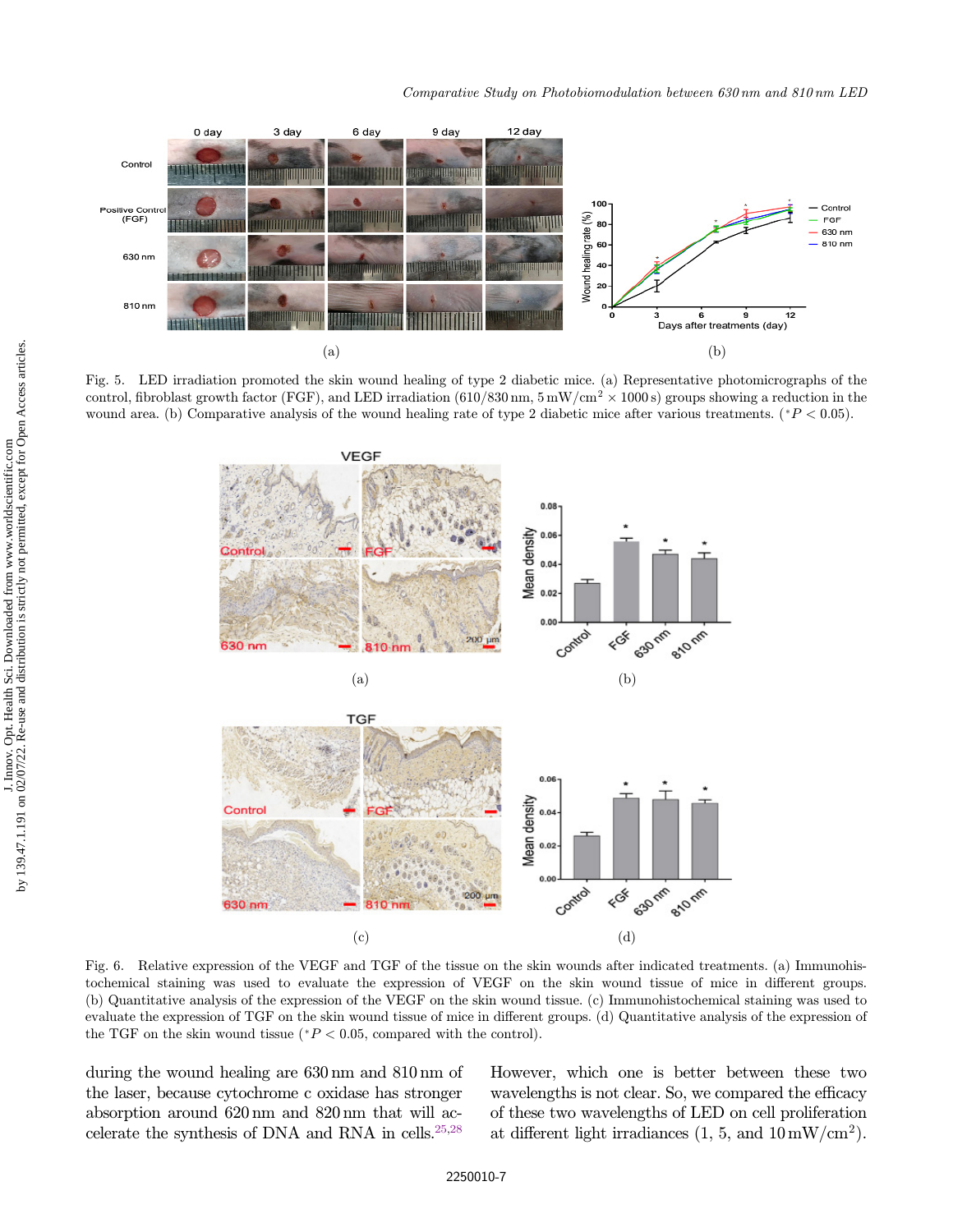No difference in the efficacy between 630 nm and 810 nm LED on the cell proliferation under the same dose of irradiation was found (Fig. [2](#page-4-0)). Interestingly, the cell proliferation of three groups reached a plateau in terms of speed during 500–1000 s. When the cells were irradiated for  $2000 \text{ s}$  with  $10 \text{ mW/cm}^2$ , the proliferation rate was significantly declined. This meant that the energy was overloaded to cells. So, the light irradiance of  $5 \text{ mW/cm}^2$  was applied in the following experiments. Besides cell proliferation, the migration of fibroblasts also plays a very important role during wound healing. Once fibroblasts are activated, they will reduce the wound size through cell migration and the secretion of extracellular matrix proteins. During phototherapy, the tissue temperature changes in the range of  $0.1-0.5$  °C. So, the effects of phototherapy are not from the thermal  $effect.<sup>22</sup>$  $effect.<sup>22</sup>$  $effect.<sup>22</sup>$  The most well-known mechanism of PBM is "the second signal messengers' theory". Laser/LED irradiation induces the production of ATP, nitric oxide (NO), and reactive oxygen species (ROS) in the cells. NO and ROS, as the second messengers, activate several cell signaling pathways, which transfer the signal into the cell nucleus where the transcription factors nuclear factor- $\kappa$ B (NF- $\kappa$ B) and activator protein 1 (AP1) will be activated. The activated NF- $\kappa$ B and AP1 are able to induce the gene expression of cell proliferation and migration[.29,30](#page-9-0) Meanwhile, ATP provides the energy for the cell biological response.<sup>[31](#page-9-0)</sup> However, if the overdose of irradiation is delivered into cells, the production of ROS will be over the threshold of the antioxidant capacity of cells. Then, ROS will oxidize the DNA, protein, and phospholipid, which results in cell damage and even death. This is the reason why a high dose of irradiation will cause a decrease in cell proliferation. Previous studies have demonstrated that PBM could promote tissue regeneration with a light irradiance of  $1 \text{ mW/cm}^2$  and the efficacy of PBM was mainly determined by irradiation time rather than light irradiance. $32-34$  $32-34$  $32-34$  The obtained data (Fig. [2](#page-4-0)) is consistent with the previous study that there is no difference in cell viability among the three groups  $(1, 5, \text{ and } 10 \text{ mW/cm}^2)$ . As we know that cytochrome c oxidase as the primary photoacceptor in cells plays a crucial role in the enhancement of cell proliferation[.28,35](#page-9-0) However, the irradiance was delivered, the cytochrome c oxidase would not be changed. This is the possible mechanism that light irradiance has no effect on cell viability.

Micro and macrovascular diseases are one of the pathogenesis of DFU. As we know that cell proliferation and migration need energy. Inadequate angiogenesis causing innutrition has been recognized as a major reason for prolonged healing in diabetic patients.[8](#page-8-0) To determine whether the nutrition level will affect the PBM, we detected the cell move distance induced by LED irradiation under different concentrations of serum  $(0\%, 1\%, 5\%, \text{ and } 10\%).$ The results suggested that the lower the serum concentration, the higher the efficiency of PBM. Compared with the control, LED irradiation improved cell migration distance with a rate of  $197 \pm 12\%$  in the 0% serum group. Compared to the control group, the cell migration distance was improved  $127 \pm 9\%$  as the serum concentration was increased to 10% (Fig. [4](#page-5-0)), which implies that the LED irradiation could achieve a better effect on DFUs than other therapeutic options.

In this study, the wound on the back of type 2 diabetic mice was used to simulate the wound of DFU. We treated the wounds with fibroblast growth factors (FGFs) or LED irradiation. Our results showed that both FGF and LED irradiation accelerated wound healing. However, LED-mediated PBM as physiotherapy is safer than FGF treatment. Because FGFs and their receptors (FGFRs) drive crucial developmental signaling pathways, which have oncogenic roles in many cancers.<sup>37,38</sup> DFU is a chronic wound with infection, which is hard to be cured completely. For our animal model, the wound was fresh and had a good self-healing capability. As shown in Fig. [5](#page-6-0)(a), LED irradiation did not contribute a lot to the wound healing of type 2 diabetic mice because the wound could be healed without any treatment in 12 days. However, most of the DFU wounds are in a low nutrition environment. The *in vitro* result suggested that the lower the nutrition level, the better the PBM effect of LED on cell migration. Consequently, LED irradiation is supposed to get a better effect on the wound healing of DFU.

#### 5. Conclusions

The results of this study demonstrated that PBM mediated by 630 and 810 nm LED not only promoted the proliferation and migration of fibroblast

cytochrome c oxidase is inhibited by NO generated by PBM.[36](#page-9-0) In this situation, the activation of cytochrome c oxidase will be maintained at a certain level during the irradiation. Even when the higher light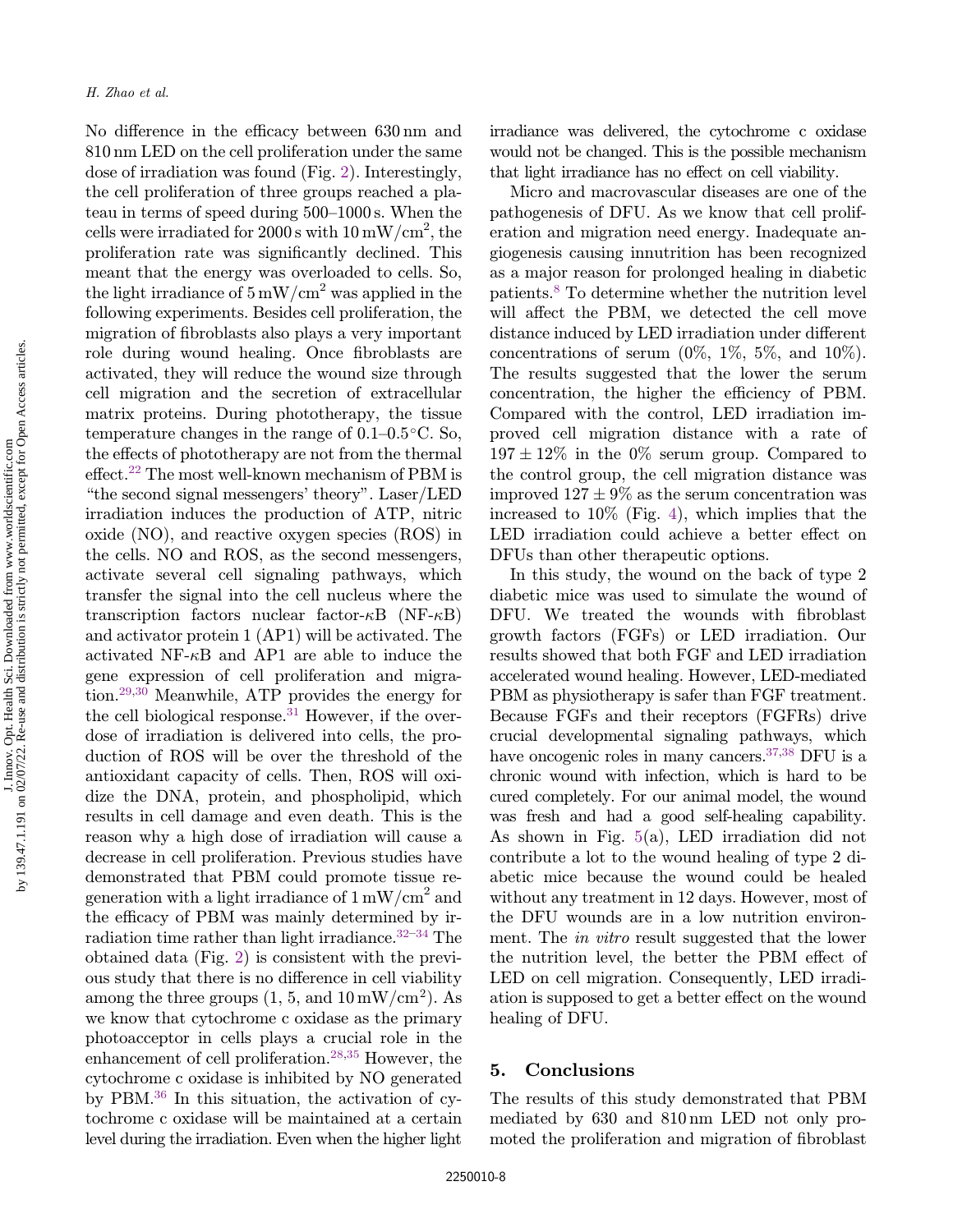<span id="page-8-0"></span>cells but also promoted the wound healing of type 2 diabetic mice. Both in vitro and in vivo results suggested that either 630 nm or 810 nm LED-mediated PBM is a good therapeutic option for DFU.

# Conflicts of Interest

The authors have no conflicts of interest relevant to this article.

### Acknowledgments

This work was supported by the National Key R&D Program of China (2017YFB0403804), CAMS Innovation Fund for Medical Sciences (CIFMS) (2019-I2M-5-061), The Open Project Program of Wuhan National Laboratory for Optoelectronics (1870037222101), and Beijing Institute of Technology Research Fund Program for Young Scholars (1870012222103).

#### References

- 1. P. Saeedi, I. Petersohn, P. Salpea, B. Malanda, S. Karuranga, N. Unwin, S. Colagiuri, L. Guariguata, A. A. Motala, K. Ogurtsova, J. E. Shaw, D. Bright, R. Williams, I. D. F. D. A. Committee, "Global and regional diabetes prevalence estimates for 2019 and projections for 2030 and 2045: Results from the International Diabetes Federation Diabetes Atlas," Diabetes Res. Clin. Pract. 157, 107843 (2019).
- 2. P. Z. Zhang, J. Lu, Y. L. Jing, S. Y. Y. Tang, D. L. Zhu, Y. Bi, "Global epidemiology of diabetic foot ulceration: A systematic review and meta-analysis," Ann. Med. 49, 106–116 (2017).
- 3. A. J. Boulton, R. S. Kirsner, L. Vileikyte, "Clinical practice. Neuropathic diabetic foot ulcers," N. Engl. J. Med. 351, 48–55 (2004).
- 4. F. Liu, Y. Bao, R. Hu, X. Zhang, H. Li, D. Zhu, Y. Li, L. Yan, Y. Li, J. Lu, Q. Li, Z. Zhao, Q. Ji, W. Jia, "Screening and prevalence of peripheral neuropathy in type 2 diabetic outpatients: A randomized multicentre survey in 12 city hospitals of China," Diabetes Metab. Res. Rev. 26, 481–489 (2010).
- 5. A. J. Singer, R. A. Clark, "Cutaneous wound healing," N. Engl. J. Med. 341, 738-746 (2007).
- 6. S. Akita, \Wound repair and regeneration: Mechanisms, signaling," Int. J. Mol. Sci. 20, 6328 (2019).
- 7. H. Sorg, D. J. Tilkorn, S. Hager, J. Hauser, U. Mirastschijski, "Skin Wound Healing: An update on the current knowledge and concepts," Eur. Surg. Res. 58, 81–94 (2017).
- 8. H. Brem, M. Tomic-Canic, "Cellular and molecular basis of wound healing in diabetes," J. Clin. Invest. 117, 1219–1222 (2007).
- 9. E. V. Mikhalchik, D. I. Maximov, E. M. Ostrovsky, A. V. Yaskevich, Vlasova, II, T. V. Vakhrusheva, L. Y. Basyreva, A. A. Gusev, V. A. Kostevich, N. P. Gorbunov, A. V. Sokolov, O. M. Panasenko, S. A. Gusey, "Neutrophils as a source of factors that increase the length of the inflammatory phase of wound healing in patients with type 2 diabetes mellitus," Biomed. Khim. 64, 433–438 (2018).
- 10. A. Mori, Y. Imanishi, T. Ito, K. Sakaoku, "Effect of thermal treatment on the structure and the biomedical properties of polyetherurethane film containing dipeptides of L-serine," Biomaterials 6, 325–337 (1985).
- 11. H. T. Whelan, R. L. Smits, Jr., E. V. Buchman, N. T. Whelan, S. G. Turner, D. A. Margolis, V. Cevenini, H. Stinson, R. Ignatius, T. Martin, J. Cwiklinski, A. F. Philippi, W. R. Graf, B. Hodgson, L. Gould, M. Kane, G. Chen, J. Caviness, "Effect of NASA light-emitting diode irradiation on wound healing," *J. Clin. Laser Med. Surg.* **19**, 305–314  $(2001).$
- 12. H. Solmaz, Y. Ulgen, M. Gulsoy, \Photobiomodulation of wound healing via visible and infrared laser irradiation," Lasers Med. Sci. 32, 903-910 (2017).
- 13. A. Kaviani, G. E. Djavid, L. Ataie-Fashtami, M. Fateh, M. Ghodsi, M. Salami, N. Zand, N. Kashef, B. Larijani, "A randomized clinical trial on the effect of low-level laser therapy on chronic diabetic foot wound healing: A preliminary report," Photomed. Laser Surg. 29, 109–114 (2011).
- 14. I. Frangez, K. Cankar, H. Ban Frangez, D. M. Smrke, "The effect of LED on blood microcirculation during chronic wound healing in diabetic and non-diabetic patients-a prospective, double-blind randomized study," Lasers Med. Sci. 32, 887-894 (2017).
- 15. F. A. Al-Watban, B. L. Andres, \Polychromatic LED in oval full-thickness wound healing in nondiabetic and diabetic rats," Photomed. Laser Surg. **24**, 10–16  $(2006)$ .
- 16. P. C. Silveira, K. B. Ferreira, F. R. da Rocha, B. L. Pieri, G. S. Pedroso, C. T. De Souza, R. T. Nesi, R. A. Pinho, "Effect of low-power laser (LPL) and light-emitting diode  $(LED)$  on inflammatory response in burn wound healing," Inflammation 39, 1395–1404 (2016).
- 17. D. Barolet, "Light-emitting diodes (LEDs) in dermatology," Semin. Cutan. Med. Surg. 27, 227– 238 (2008).
- 18. D. Y. Li, Z. Zheng, T. T. Yu, B. Z. Tang, P. Fei, J. Qian, D. Zhu, \Visible-near infrared-II skull optical clearing window for in vivo cortical vasculature